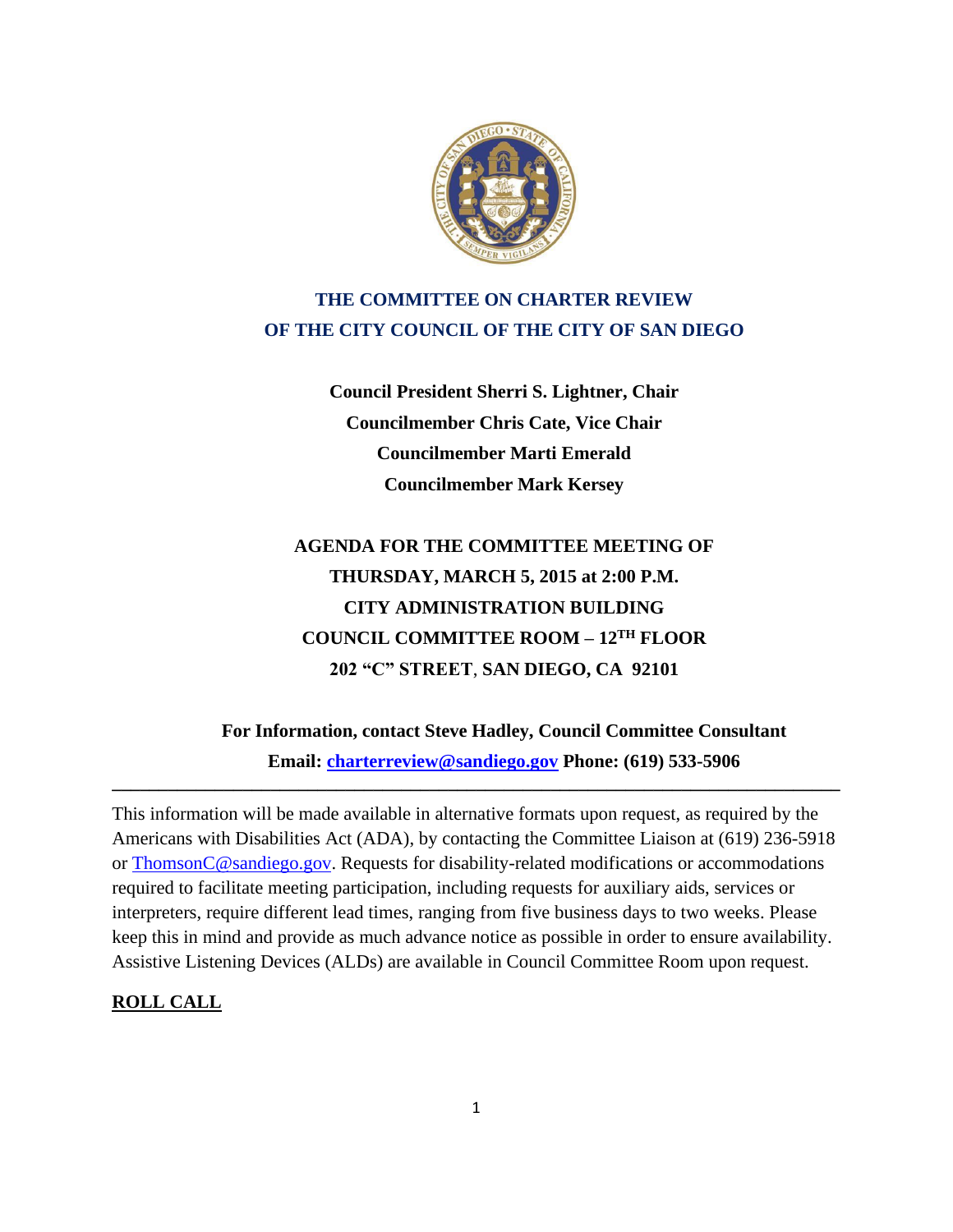#### **APPROVAL OF COMMITTEE ACTIONS**

The Committee Record of Actions of the following meetings will be approved by Unanimous Consent unless pulled for discussion:

#### **February 5, 2015**

**NON-AGENDA PUBLIC COMMENT** This portion of the agenda provides an opportunity for members of the public to address the Committee on items of interest within the jurisdiction of the Committee. (Comments relating to items on today's docket are to be taken at the time the item is heard.) Comments are limited to three (3) minutes and are non-debatable. To exercise this right, members of the public must submit a Public Comment Request form prior to the meeting. At the conclusion of the comment, the Committee Chair has the discretion to determine appropriate disposition of the matter. Pursuant to open meeting laws, no discussion or action, other than a referral, shall be taken by the Committee on any issue brought forth under Non-Agenda Public Comment.

### **COMMITTEE MEMBERS, MAYOR, INDEPENDENT BUDGET ANALYST, CITY ATTORNEY, CITY CLERK, DIRECTOR OF LEGISLATIVE AFFAIRS COMMENT**

## **REQUESTS FOR CONTINUANCE**

#### **INFORMATION AGENDA:**

ITEM-1: Report from the City Attorney regarding the [SINGLE SUBJECT RULE FOR](http://docs.sandiego.gov/councilcomm_agendas_attach/2015/cr_150305_1.pdf)  [BALLOT MEASURES](http://docs.sandiego.gov/councilcomm_agendas_attach/2015/cr_150305_1.pdf)

#### **DISCUSSION AGENDA :**

Current Charter language considered or referenced in the following items can be found in the [CITY CHARTER.](http://www.sandiego.gov/city-clerk/officialdocs/legisdocs/charter.shtml)

- ITEM-2: Consideration of a proposal from the Department of Performance and Analytics regarding the USE OF GENDER NEUTRAL LANGUAGE THROUGHOUT THE CITY CHARTER (*Oral Report*)
- ITEM-3: Consideration of a proposal from the Department of Performance and Analytics regarding the REMOVAL OF ARTICLE VI – BOARD OF EDUCATION FROM THE CITY CHARTER (*Oral Report*)